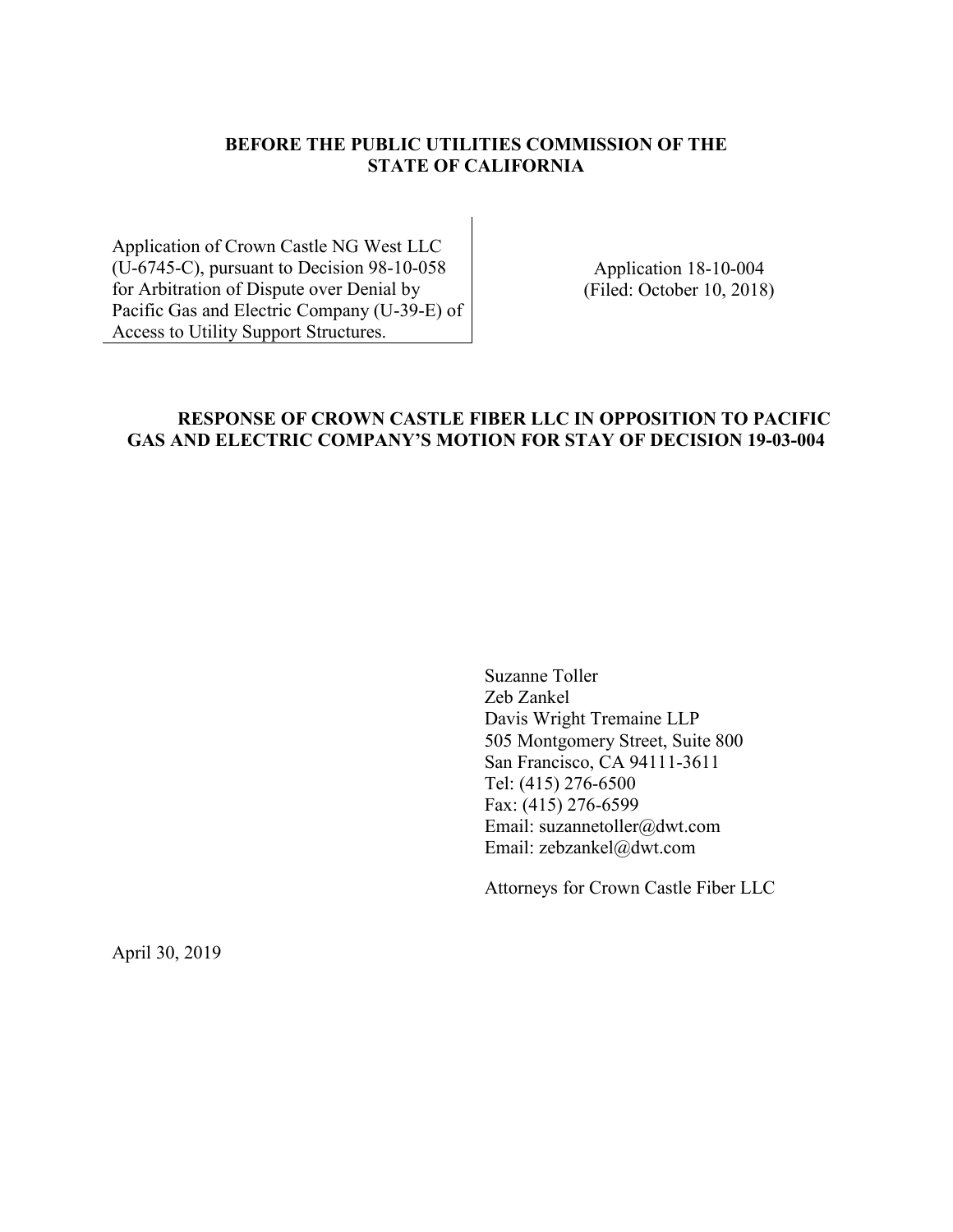### **BEFORE THE PUBLIC UTILITIES COMMISSION OF THE STATE OF CALIFORNIA**

Application of Crown Castle NG West LLC (U-6745-C), pursuant to Decision 98-10-058 for Arbitration of Dispute over Denial by Pacific Gas and Electric Company (U-39-E) of Access to Utility Support Structures.

Application 18-10-004 (Filed: October 10, 2018)

### **RESPONSE OF CROWN CASTLE FIBER LLC IN OPPOSITION TO PACIFIC GAS AND ELECTRIC COMPANY'S MOTION FOR STAY OF DECISION 19-03-004**

Pursuant to Rule 11.1 of the California Public Utilities Commission Rules of Practice and Procedure, Crown Castle Fiber LLC (U-6190-C) ("Crown Castle")<sup>1</sup> respectfully opposes Pacific Gas and Electric Company's ("PG&E") Motion for Stay of Decision 19-03-004 ("Motion"), filed April 15, 2019. Crown Castle requests that the Commission deny PG&E's Motion because: (i) PG&E will not suffer harm if the D.19-03-004 ("Decision") is not stayed because, among other reasons, both incumbent local exchange carrier ("ILEC") tenants and joint owners on PG&E poles already operate under the new terms of the Revised License Agreement without any apparent harm to PG&E; (ii) PG&E likely will not, and should not, prevail on the merits for reasons discussed in Crown Castle's response to the PG&E application for rehearing; and (iii) the harm to Crown Castle caused by delay in rapid deployment of superior, reliable broadband service provided on a competitive playing field far outweighs the unsubstantiated harms alleged by PG&E.

<sup>&</sup>lt;sup>1</sup> While the present proceeding was initiated by Crown Castle NG West LLC (U-6745-C), the California operations and assets of that entity, were consolidated into Crown Castle Fiber LLC (U-6190-C) on December 31, 2018, as set forth in Advice Letter No. 71 of Crown Castle NG West LLC (effective November 24, 2018). Accordingly, Crown Castle Fiber LLC is a "party," eligible to file the present response, under Rule 16.2 of the California Rules of Practice and Procedure.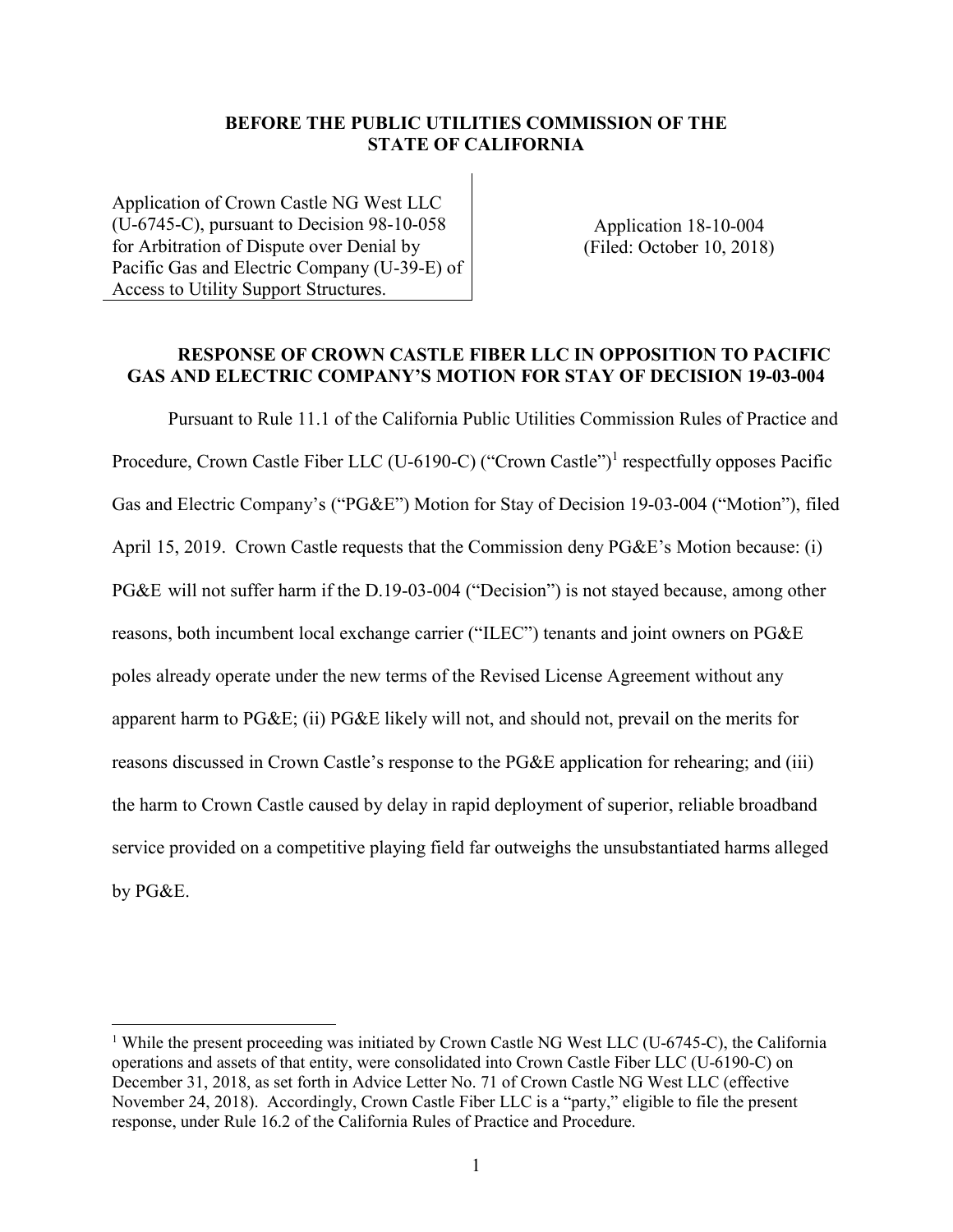The Commission's authority to grant a stay is discretionary.<sup>2</sup> As PG&E, notes when making the determination of whether to grant a stay the Commission will consider (1) whether the moving party will suffer serious or irreparable harm if the stay is not granted; (2) whether the moving party is likely to prevail on the merits; (3) a balance of harm to the moving party (or the public interest) if the stay is not granted and the decision is later reversed against the harm to other parties (or the public interest) if the stay is granted and the decision is later affirmed; and (4) other factors relevant to the particular case.<sup>3</sup> As demonstrated below, all factors weigh in favor of denying PG&E's Motion.

#### **A. No Showing of Serious or Irreparable Harm**

As an initial matter, a showing of "serious or irreparable" harm must be "actual and imminent," not merely "conjectural or hypothetical."<sup>4</sup> PG&E has shown neither imminent nor hypothetical harm caused by the Decision. PG&E waited over a month after approval of the Decision at issue to file this Motion, so any alleged harm cannot be imminent. Moreover, PG&E has not demonstrated hypothetical harm, let alone actual harm. Indeed, as Crown Castle has stated on the record, and in its response to the PG&E application for rehearing, all of the new terms set forth in the Revised License Agreement are terms currently enjoyed by utilities that jointly own poles with  $PGE<sup>5</sup>$ 

<sup>2</sup>  *See*, e.g., *In re Neighbors for Smart Rail*, D.13-08-005, mimeo at 16 ("Pursuant to Pub. Util. Code § 1735, our authority to grant a stay is discretionary.").

<sup>&</sup>lt;sup>3</sup> Motion at 2.

*<sup>4</sup> See*, e.g., *Summers v. Earth Island Inst.,* 555 U.S. 488, 493 (2009).

<sup>5</sup> *Post-Hearing Brief of Crown Castle NG West LLC (U-6745-C)* ("Crown Castle Post-Hearing Brief") at 26 ("PG&E's Licensing Agreement does not resolve the dispute for Crown Castle because the terms proposed do not contain the key ownership provisions for Crown Castle to deploy a superior reliable broadband network under nondiscriminatory access terms."); *Arbitrated License Agreement* at 1 ("The Licensing Agreement includes the minimum terms necessary for Crown Castle Fiber to rapidly deploy broadband, ensure superior reliable service, and compete on a level playing field with incumbent local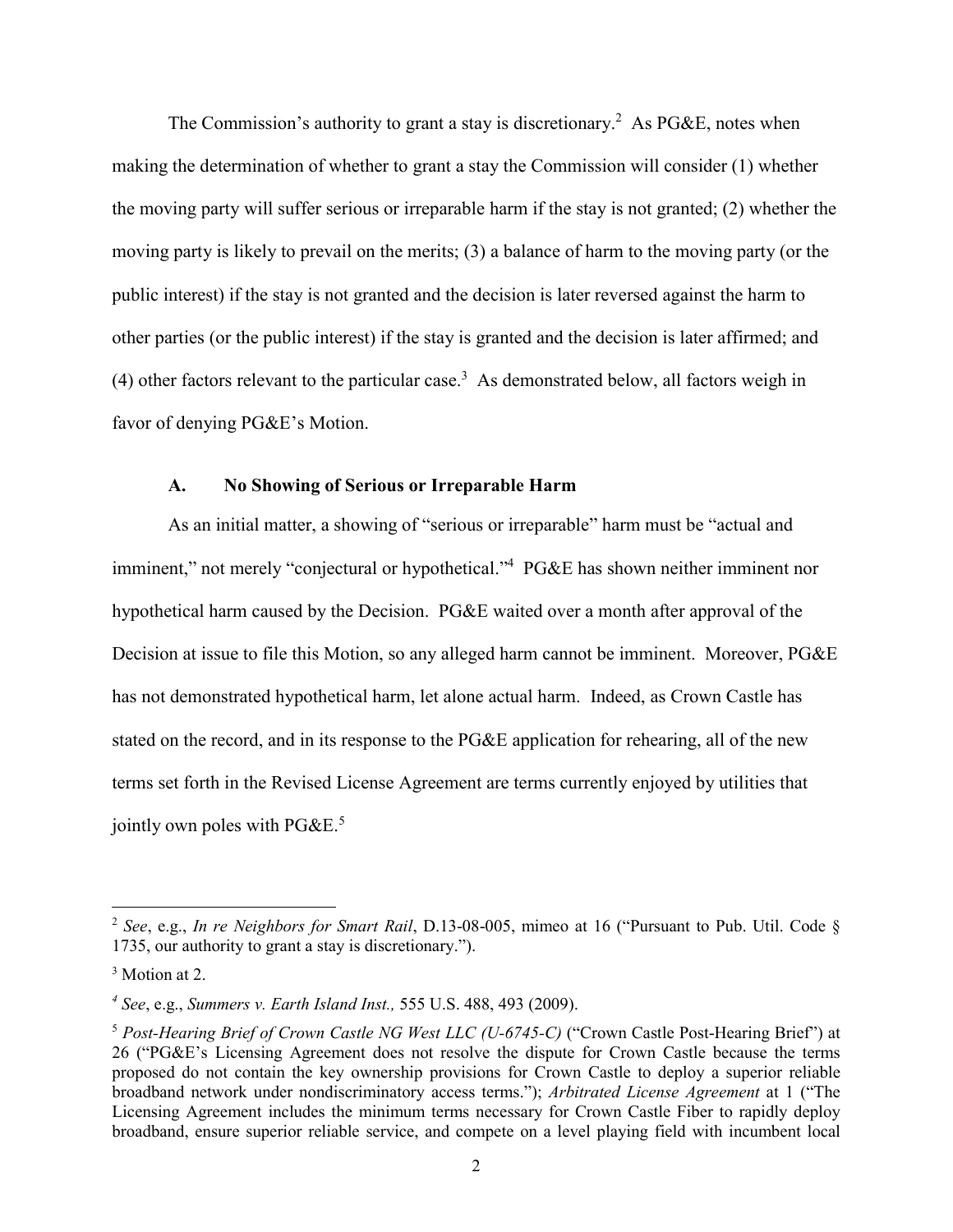For example, PG&E alleges that because the Revised License Agreement allows Crown Castle to attach 45 days after submitting a pole attachment application, PG&E's ability to ensure all attachments meet engineering standards would be impacted. However, ILECs that jointly own poles with PG&E, Crown Castle's competitors, already operate under this 45-day "deemed approved" term,<sup>6</sup> and there has been no showing on the record of any harmful impacts to PG&E regarding this term. In fact, ILEC tenants currently operate under a right to the 45-day "deemed approved" provision in Decision 98-10-058 ("ROW Decision"),<sup>7</sup> and PG&E has not shown any harmful impact to the ILECs in ensuring attachments meet engineering standards.

Additionally, 45 days is the standard period for granting access requests under federal law and the numerous states that follow federal law. In fact, recent federal rule changes have shortened the pole attachment application approval process to 15 days where the pole owner relies upon the pre-construction survey submitted by the attaching entity.<sup>8</sup> Further, under federal rules attachers may exercise self-help where timeframes are not met,<sup>9</sup> which is the equivalent of the "deemed-approved" provisions of the ROW Decision.

#### **B. PG&E Would Not Prevail on Merits of Rehearing Application**

As stated in Crown Castle's response to the PG&E application for rehearing: (i) the Decision is supported by the record and consistent with ROW Decision; (ii) PG&E failed to meet its burden of proof throughout the course of the proceeding; (iii) the terms set forth in the Revised License Agreement are consistent with prior Commission decisions and orders; and (iv)

<sup>8</sup> *See* 47 CFR 1.1411(c)(iii).

<sup>9</sup> *See* 47 CFR 1.1411(i).

exchange carrier ("ILECs") pole-owners that benefit from the additional provisions included in the attached Licensing Agreement.").

<sup>6</sup> *Id*.

<sup>&</sup>lt;sup>7</sup> ROW Decision, 1998 Cal. PUC LEXIS 879, at \*217, Appendix A, Section IV.B ("Failure of Pacific or GTEC to respond within 45 days shall be deemed an acceptance of the request for access.").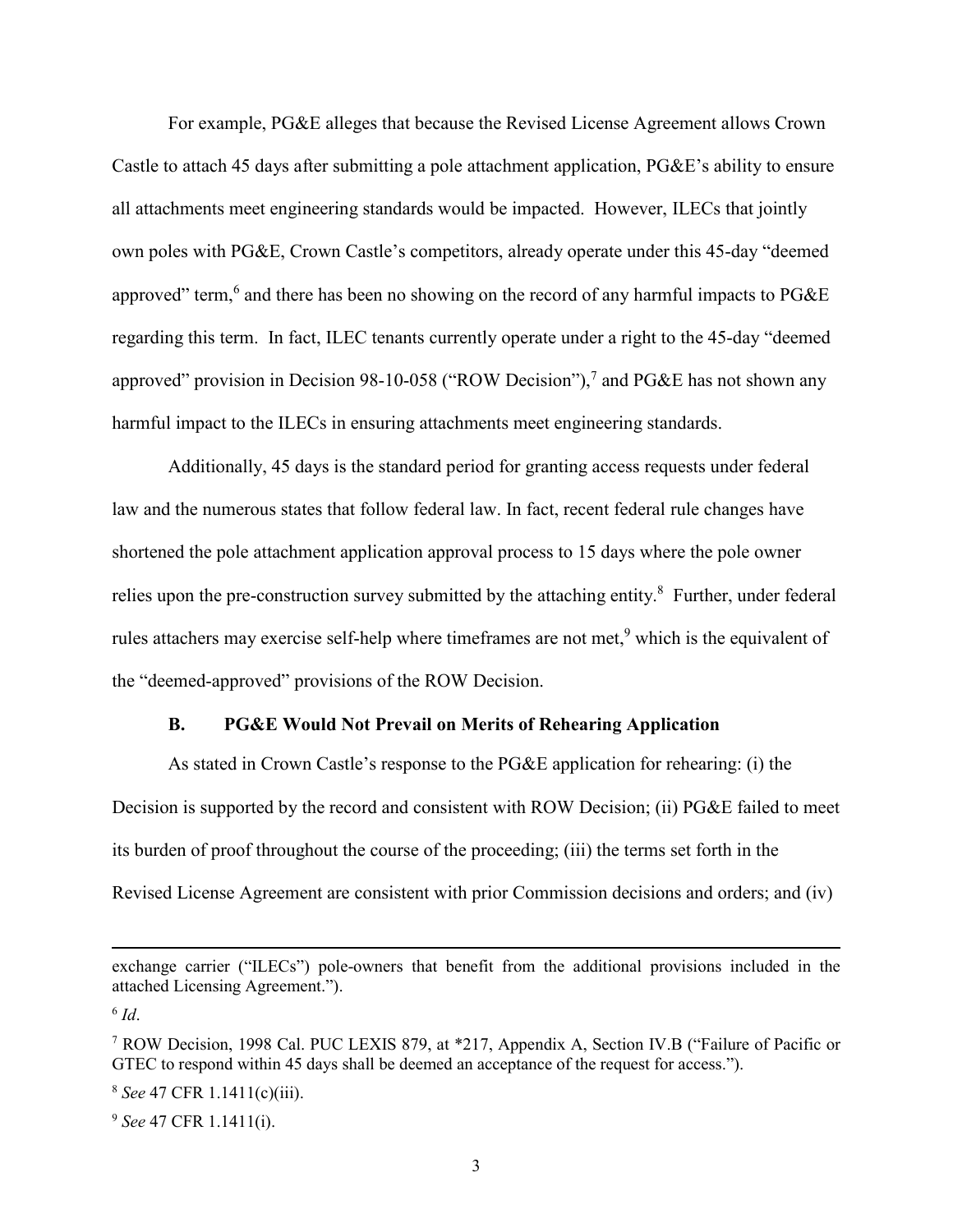the Commission faithfully adhered to the expedited dispute resolution procedures set forth in the ROW Decision, and so provided due process to the parties involved. Accordingly, PG&E likely will not, and should not, prevail on the merits of its rehearing application.

### **C. Balance of harm**

Crown Castle has emphasized throughout the course of the proceeding that PG&E's attempts to preclude Crown Castle from key attachment terms, including the 45-day "deemed approved" provision, harms Crown Castle's ability to deploy superior reliable broadband service to carrier customers on a competitive level playing field.<sup>10</sup> PG&E indicates that Crown Castle could use the license agreement—without the key attachment terms—of its former affiliate, Sunesys, LLC that was consolidated into Crown Castle.<sup>11</sup> However, as Crown Castle already stated on the record: "operating under this [Sunesys] agreement would significantly slow deployment, erect challenges to ensuring superior reliable service, and create an unlevel playing field such that the competitors of Crown Castle Fiber would benefit from enhanced attachment provisions."<sup>12</sup> Even if the Decision was later overturned, without the Revised License Agreement in place, Crown Castle would lose out on significant opportunities to rapidly deploy broadband in the interim and provide superior reliable service on a level playing field by operating under the Revised License Agreement.

The harm to Crown Castle of staying the Decision is clear based on the record. On the other hand, PG&E has made no showing of harm if the Decision is not stayed pending appeal. PG&E alleges that failure to stay the decision would somehow compromise safety if PG&E did

<sup>&</sup>lt;sup>10</sup> Crown Castle Post-Hearing Brief at 21-23; see also Application of Crown Castle NG West LLC (U-*6745-C) for Arbitration of Pole Attachment Dispute with Pacific Gas and Electric Company* ("Arbitration Application") at 12-14.

<sup>&</sup>lt;sup>11</sup> Motion at 3.

<sup>12</sup> *Arbitrated License Agreement* at 5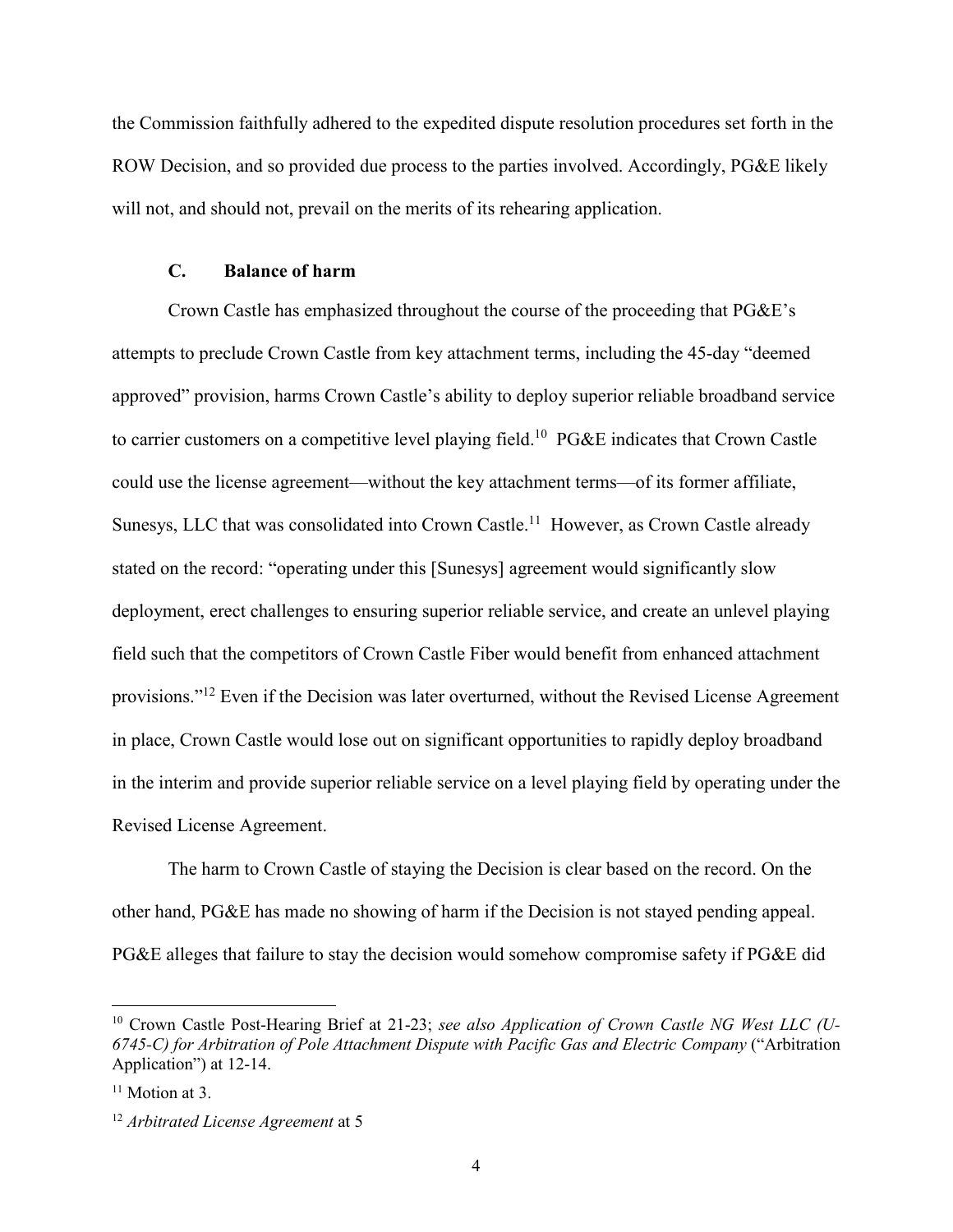not have more than 45 days to review attachment applications.<sup>13</sup> As discussed above, the 45-day "deemed approved" provision is already enjoyed by other utilities attached to PG&E poles—and PG&E has made no showing that safety is compromised in those circumstances. Moreover, PG&E never once during the course of the proceeding alleged that Crown Castle's proposed terms would negatively impact safety.<sup>14</sup> In contrast, Crown Castle demonstrated that it safely attached to PG&E's poles to date, and was devoted to enhancing pole safety and fostering a safety culture—facts undisputed by PG&E during the proceeding.<sup>15</sup>

Additionally, PG&E alleges that the provision requiring a 60-day timeframe for pole replacement would impair PG&E's ability to serve its customers.<sup>16</sup> However, this cannot be true because ILECs that joint own poles with PG&E may initiate a pole replacement when necessary to ensure facilities are upgraded, without the need to wait indefinitely.<sup>17</sup> Moreover, the ability to facilitate pole replacement ensures safety and reliability, and is critical to swift and predictable broadband deployment.<sup>18</sup> Accordingly, PG&E would suffer no apparent harm if the decision is not stayed pending appeal, whereas the harm to Crown Castle of staying the decision is significant, as noted above.

<sup>13</sup> *See* Motion at 2-3.

<sup>14</sup> *See* Crown Castle Post-Hearing Brief at 19-20.

<sup>&</sup>lt;sup>15</sup> *See id.* at 8; Arbitration Application at 12

<sup>16</sup> *See* Motion at 4.

<sup>17</sup> *See* Arbitration Application at 13; Crown Castle Post-Hearing Brief at 22; Arbitrated License Agreement at 4.

<sup>18</sup> *Id.*